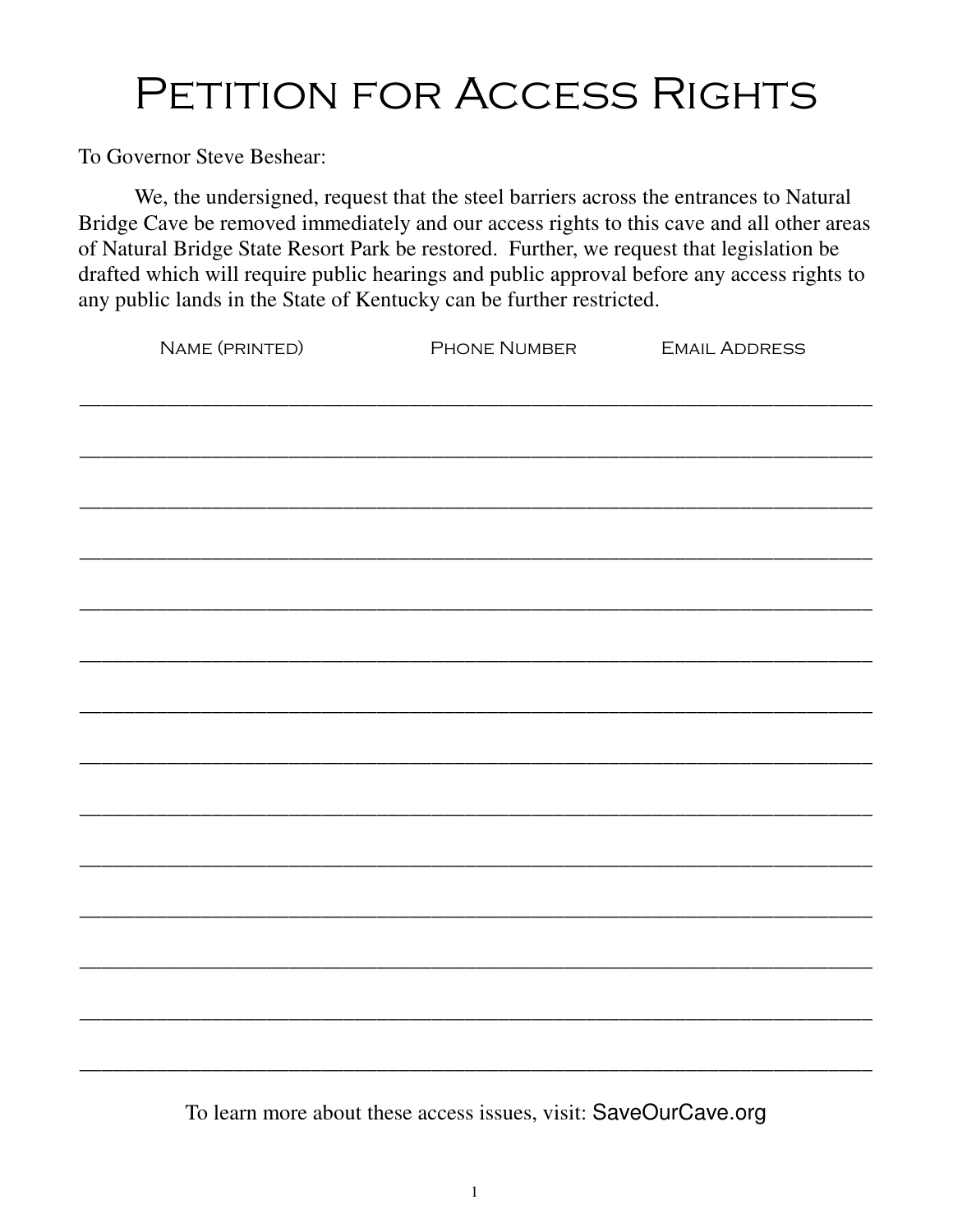To Governor Steve Beshear:

 We, the undersigned, request that the steel barriers across the entrances to Natural Bridge Cave be removed immediately and our access rights to this cave and all other areas of Natural Bridge State Resort Park be restored. Further, we request that legislation be drafted which will require public hearings and public approval before any access rights to any public lands in the State of Kentucky can be further restricted.

| NAME (PRINTED) | PHONE NUMBER EMAIL ADDRESS                                                       |  |
|----------------|----------------------------------------------------------------------------------|--|
|                | ,我们也不能会在这里,我们的人们就会不能会在这里,我们也不能会不能会不能会不能会不能会不能会不能会。""我们的人们,我们也不能会不能会不能会不能会不能会不能会不 |  |
|                |                                                                                  |  |
|                |                                                                                  |  |
|                |                                                                                  |  |
|                |                                                                                  |  |
|                |                                                                                  |  |
|                |                                                                                  |  |
|                |                                                                                  |  |
|                |                                                                                  |  |
|                |                                                                                  |  |
|                |                                                                                  |  |
|                |                                                                                  |  |
|                |                                                                                  |  |
|                |                                                                                  |  |
|                |                                                                                  |  |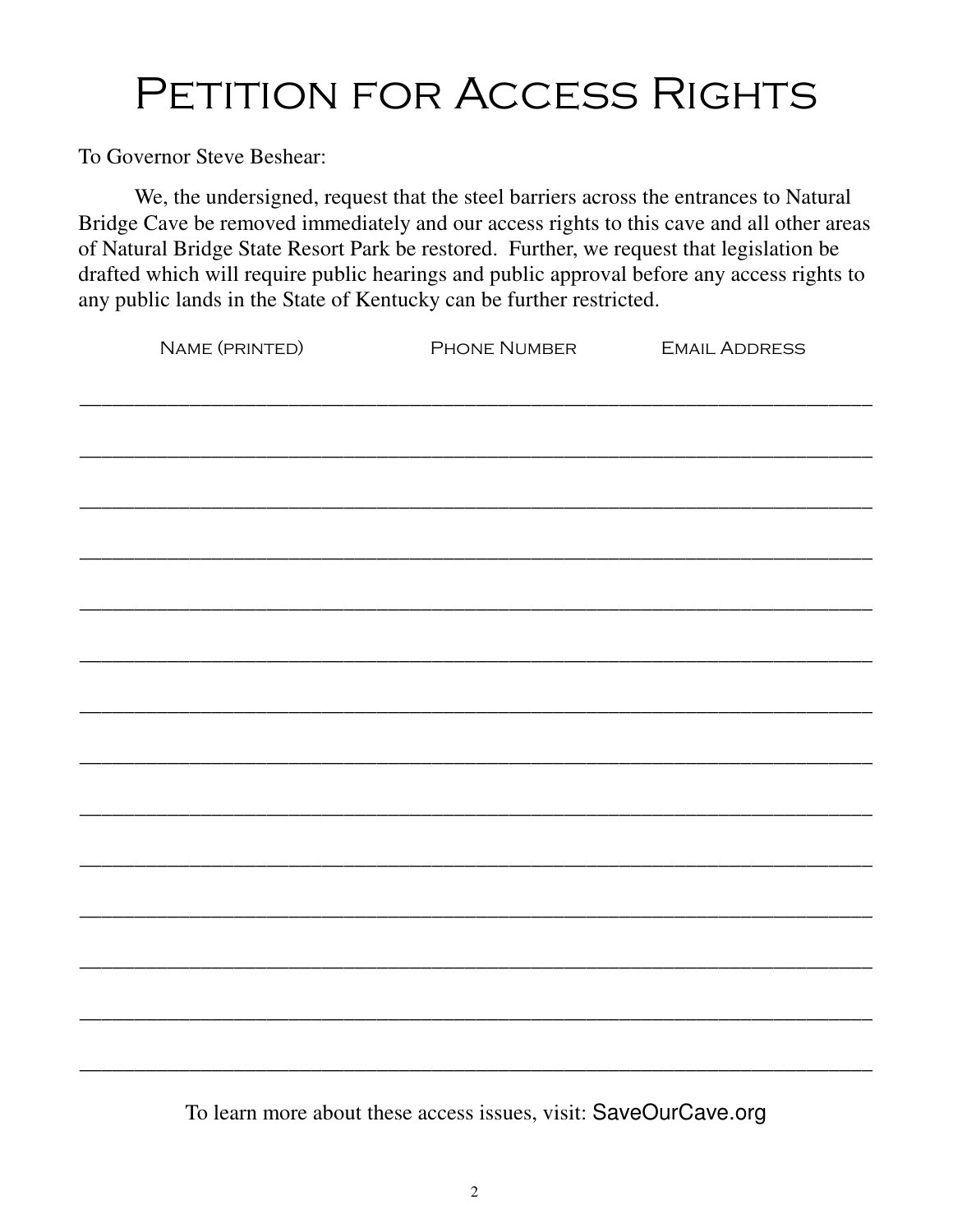To Governor Steve Beshear:

 We, the undersigned, request that the steel barriers across the entrances to Natural Bridge Cave be removed immediately and our access rights to this cave and all other areas of Natural Bridge State Resort Park be restored. Further, we request that legislation be drafted which will require public hearings and public approval before any access rights to any public lands in the State of Kentucky can be further restricted.

| NAME (PRINTED) | PHONE NUMBER EMAIL ADDRESS                                                       |  |
|----------------|----------------------------------------------------------------------------------|--|
|                | ,我们也不能会在这里,我们的人们就会在这里,我们也不会在这里,我们也不会在这里,我们也不会在这里,我们也不会在这里,我们也不会在这里,我们也不会在这里,我们也不 |  |
|                |                                                                                  |  |
|                |                                                                                  |  |
|                |                                                                                  |  |
|                |                                                                                  |  |
|                |                                                                                  |  |
|                |                                                                                  |  |
|                |                                                                                  |  |
|                |                                                                                  |  |
|                |                                                                                  |  |
|                |                                                                                  |  |
|                |                                                                                  |  |
|                |                                                                                  |  |
|                |                                                                                  |  |
|                |                                                                                  |  |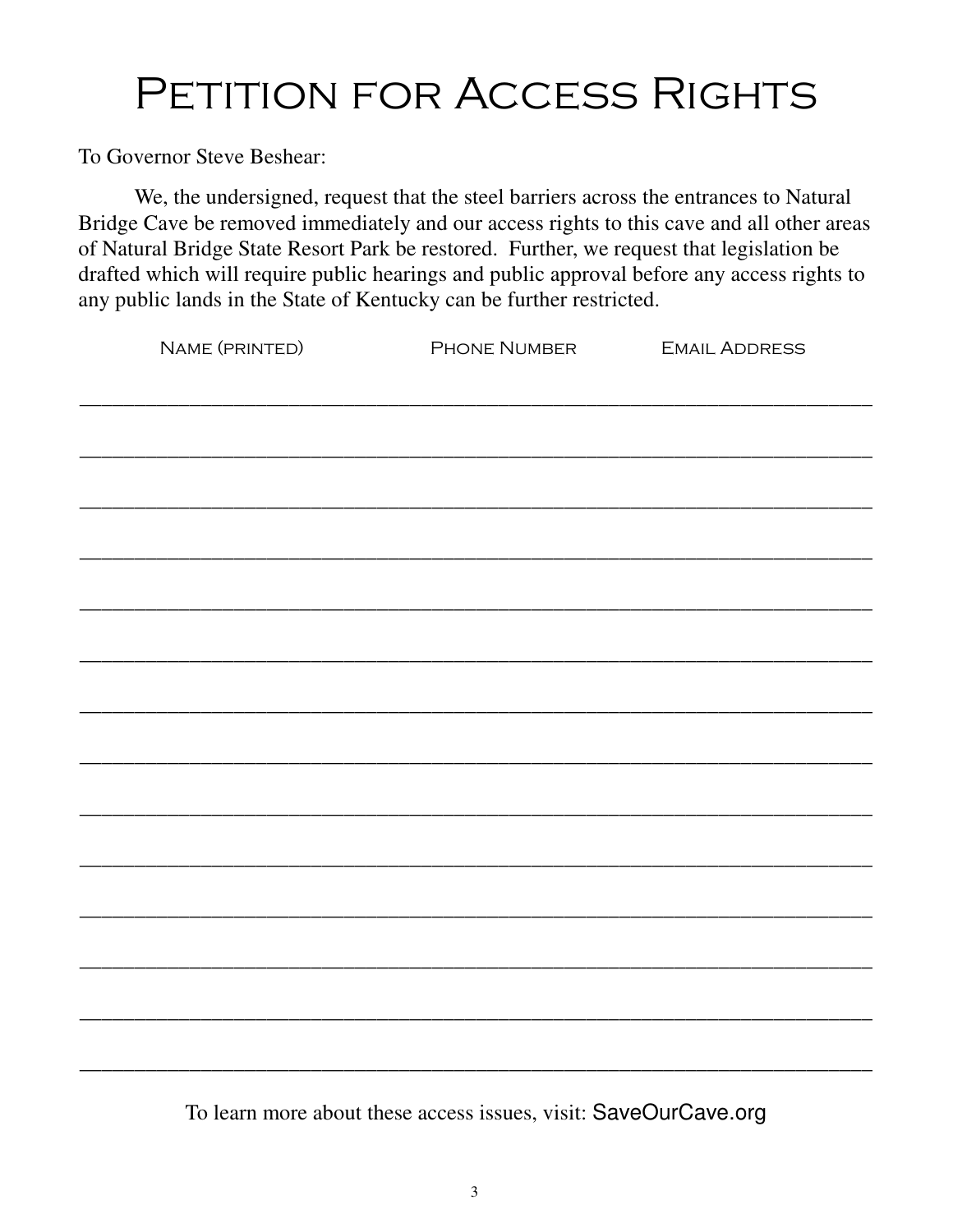To Governor Steve Beshear:

 We, the undersigned, request that the steel barriers across the entrances to Natural Bridge Cave be removed immediately and our access rights to this cave and all other areas of Natural Bridge State Resort Park be restored. Further, we request that legislation be drafted which will require public hearings and public approval before any access rights to any public lands in the State of Kentucky can be further restricted.

| NAME (PRINTED) | PHONE NUMBER EMAIL ADDRESS |  |
|----------------|----------------------------|--|
|                |                            |  |
|                |                            |  |
|                |                            |  |
|                |                            |  |
|                |                            |  |
|                |                            |  |
|                |                            |  |
|                |                            |  |
|                |                            |  |
|                |                            |  |
|                |                            |  |
|                |                            |  |
|                |                            |  |
|                |                            |  |
|                |                            |  |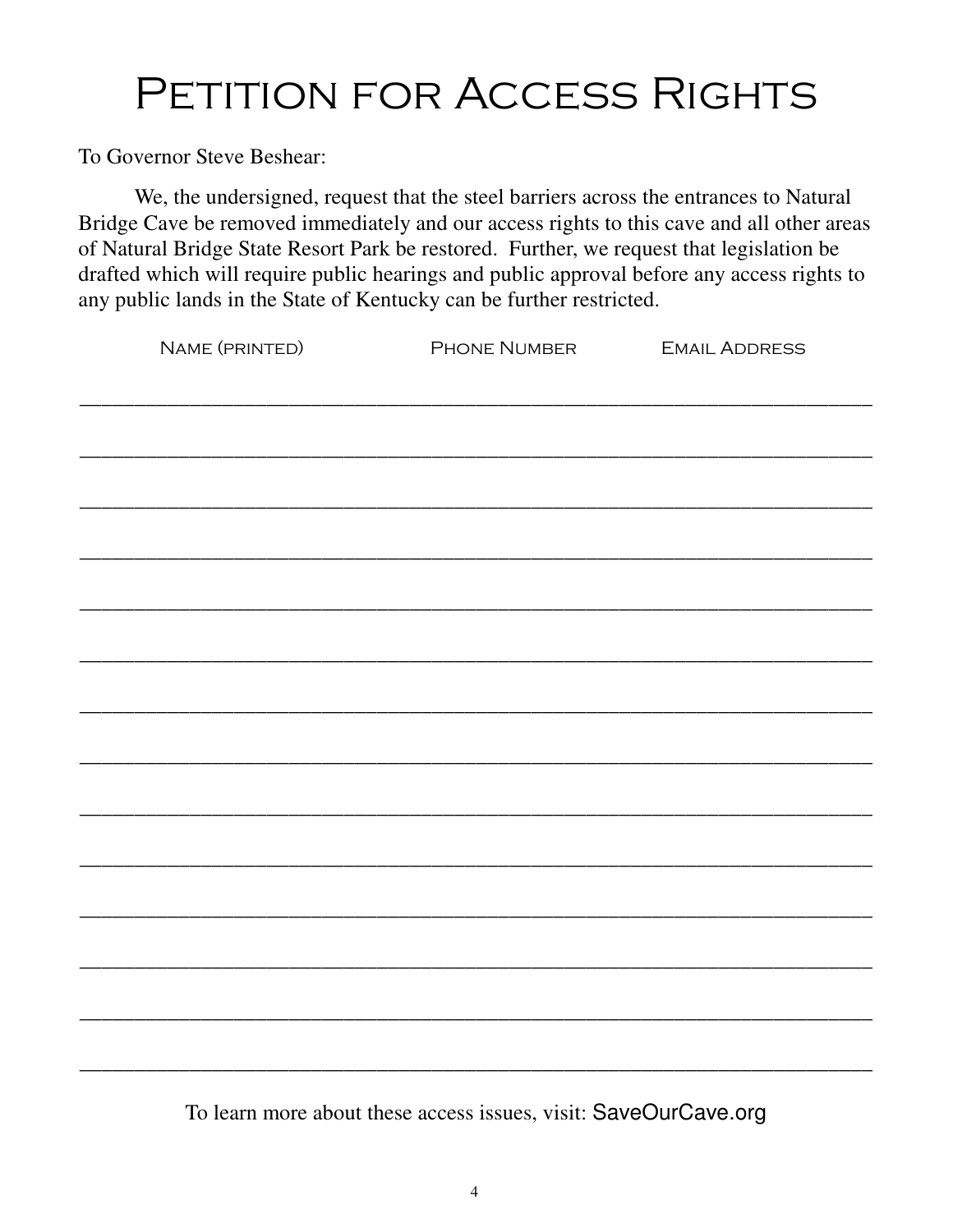To Governor Steve Beshear:

 We, the undersigned, request that the steel barriers across the entrances to Natural Bridge Cave be removed immediately and our access rights to this cave and all other areas of Natural Bridge State Resort Park be restored. Further, we request that legislation be drafted which will require public hearings and public approval before any access rights to any public lands in the State of Kentucky can be further restricted.

| NAME (PRINTED) | PHONE NUMBER EMAIL ADDRESS |  |
|----------------|----------------------------|--|
|                |                            |  |
|                |                            |  |
|                |                            |  |
|                |                            |  |
|                |                            |  |
|                |                            |  |
|                |                            |  |
|                |                            |  |
|                |                            |  |
|                |                            |  |
|                |                            |  |
|                |                            |  |
|                |                            |  |
|                |                            |  |
|                |                            |  |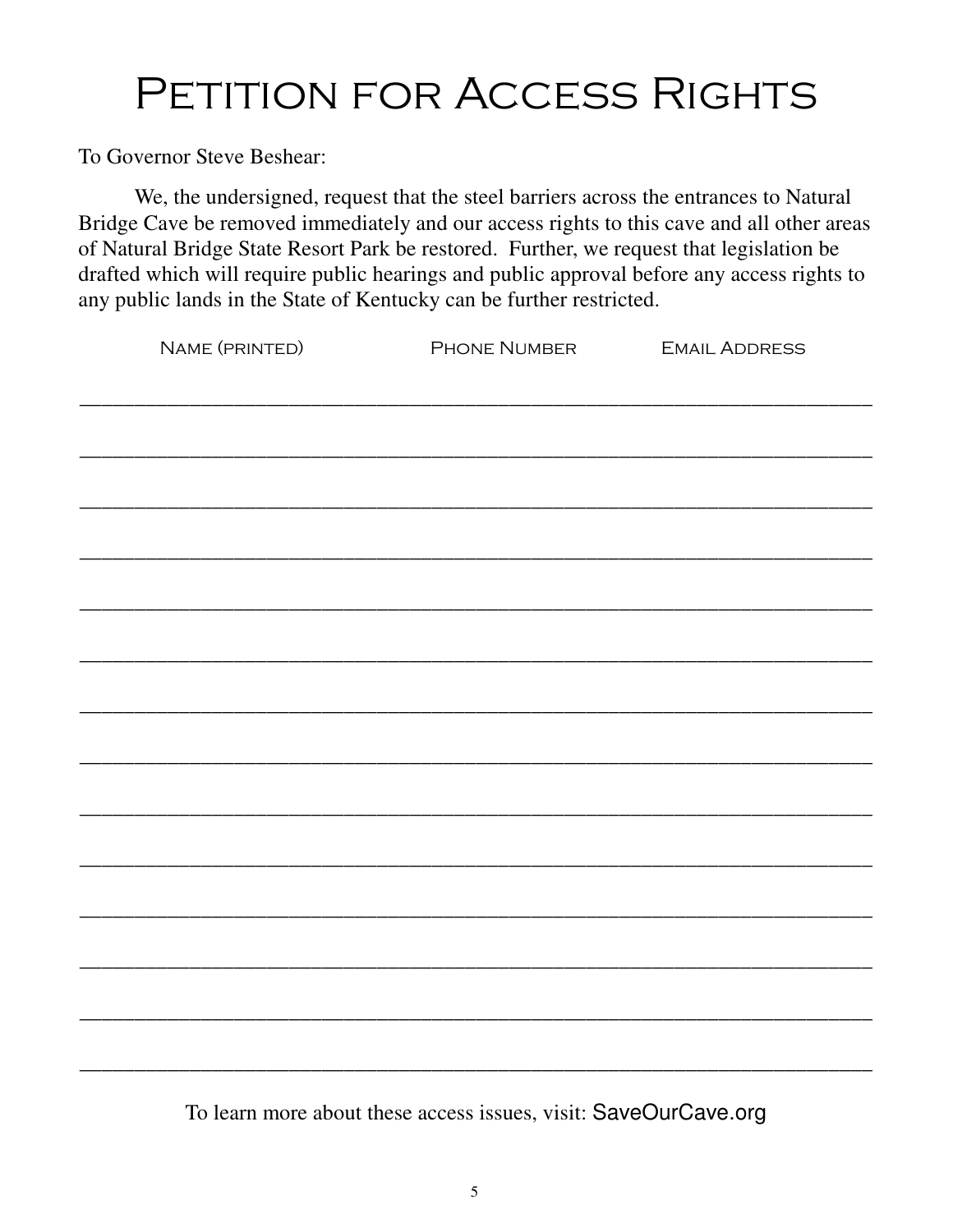To Governor Steve Beshear:

 We, the undersigned, request that the steel barriers across the entrances to Natural Bridge Cave be removed immediately and our access rights to this cave and all other areas of Natural Bridge State Resort Park be restored. Further, we request that legislation be drafted which will require public hearings and public approval before any access rights to any public lands in the State of Kentucky can be further restricted.

| NAME (PRINTED) | PHONE NUMBER EMAIL ADDRESS                                                       |  |
|----------------|----------------------------------------------------------------------------------|--|
|                | ,我们也不能会在这里,我们的人们就会在这里,我们也不会在这里,我们也不会在这里,我们也不会在这里,我们也不会在这里,我们也不会在这里,我们也不会在这里,我们也不 |  |
|                |                                                                                  |  |
|                |                                                                                  |  |
|                |                                                                                  |  |
|                |                                                                                  |  |
|                |                                                                                  |  |
|                |                                                                                  |  |
|                |                                                                                  |  |
|                |                                                                                  |  |
|                |                                                                                  |  |
|                |                                                                                  |  |
|                |                                                                                  |  |
|                |                                                                                  |  |
|                |                                                                                  |  |
|                |                                                                                  |  |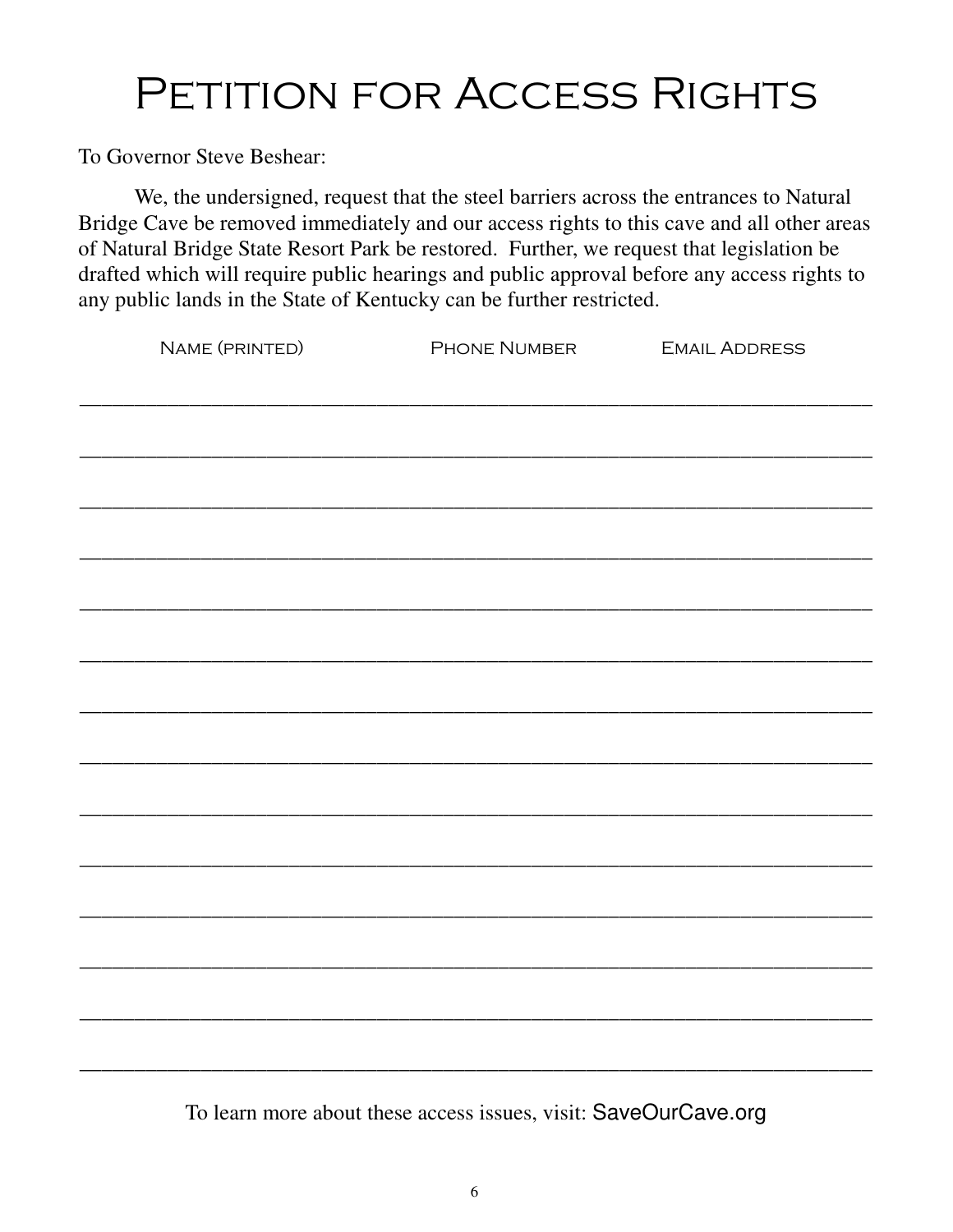To Governor Steve Beshear:

 We, the undersigned, request that the steel barriers across the entrances to Natural Bridge Cave be removed immediately and our access rights to this cave and all other areas of Natural Bridge State Resort Park be restored. Further, we request that legislation be drafted which will require public hearings and public approval before any access rights to any public lands in the State of Kentucky can be further restricted.

| NAME (PRINTED) | PHONE NUMBER EMAIL ADDRESS                                                       |  |
|----------------|----------------------------------------------------------------------------------|--|
|                | ,我们也不能会在这里,我们的人们就会在这里,我们也不会在这里,我们也不会在这里,我们也不会在这里,我们也不会在这里,我们也不会在这里,我们也不会在这里,我们也不 |  |
|                |                                                                                  |  |
|                |                                                                                  |  |
|                |                                                                                  |  |
|                |                                                                                  |  |
|                |                                                                                  |  |
|                |                                                                                  |  |
|                |                                                                                  |  |
|                |                                                                                  |  |
|                |                                                                                  |  |
|                |                                                                                  |  |
|                |                                                                                  |  |
|                |                                                                                  |  |
|                |                                                                                  |  |
|                |                                                                                  |  |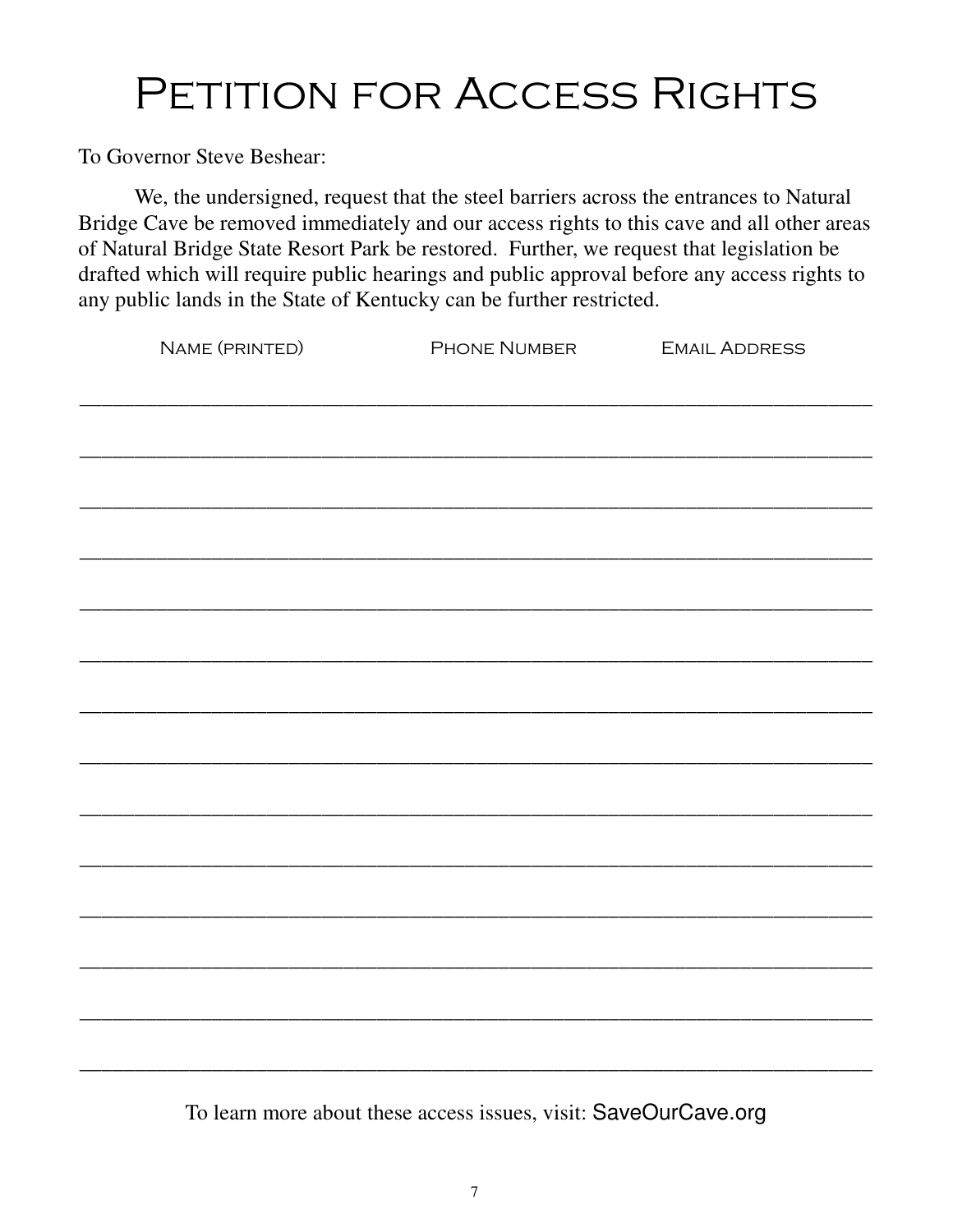To Governor Steve Beshear:

 We, the undersigned, request that the steel barriers across the entrances to Natural Bridge Cave be removed immediately and our access rights to this cave and all other areas of Natural Bridge State Resort Park be restored. Further, we request that legislation be drafted which will require public hearings and public approval before any access rights to any public lands in the State of Kentucky can be further restricted.

| NAME (PRINTED) | PHONE NUMBER EMAIL ADDRESS                                                       |  |
|----------------|----------------------------------------------------------------------------------|--|
|                | ,我们也不能会在这里,我们的人们就会在这里,我们也不会在这里,我们也不会在这里,我们也不会在这里,我们也不会在这里,我们也不会在这里,我们也不会在这里,我们也不 |  |
|                |                                                                                  |  |
|                |                                                                                  |  |
|                |                                                                                  |  |
|                |                                                                                  |  |
|                |                                                                                  |  |
|                |                                                                                  |  |
|                |                                                                                  |  |
|                |                                                                                  |  |
|                |                                                                                  |  |
|                |                                                                                  |  |
|                |                                                                                  |  |
|                |                                                                                  |  |
|                |                                                                                  |  |
|                |                                                                                  |  |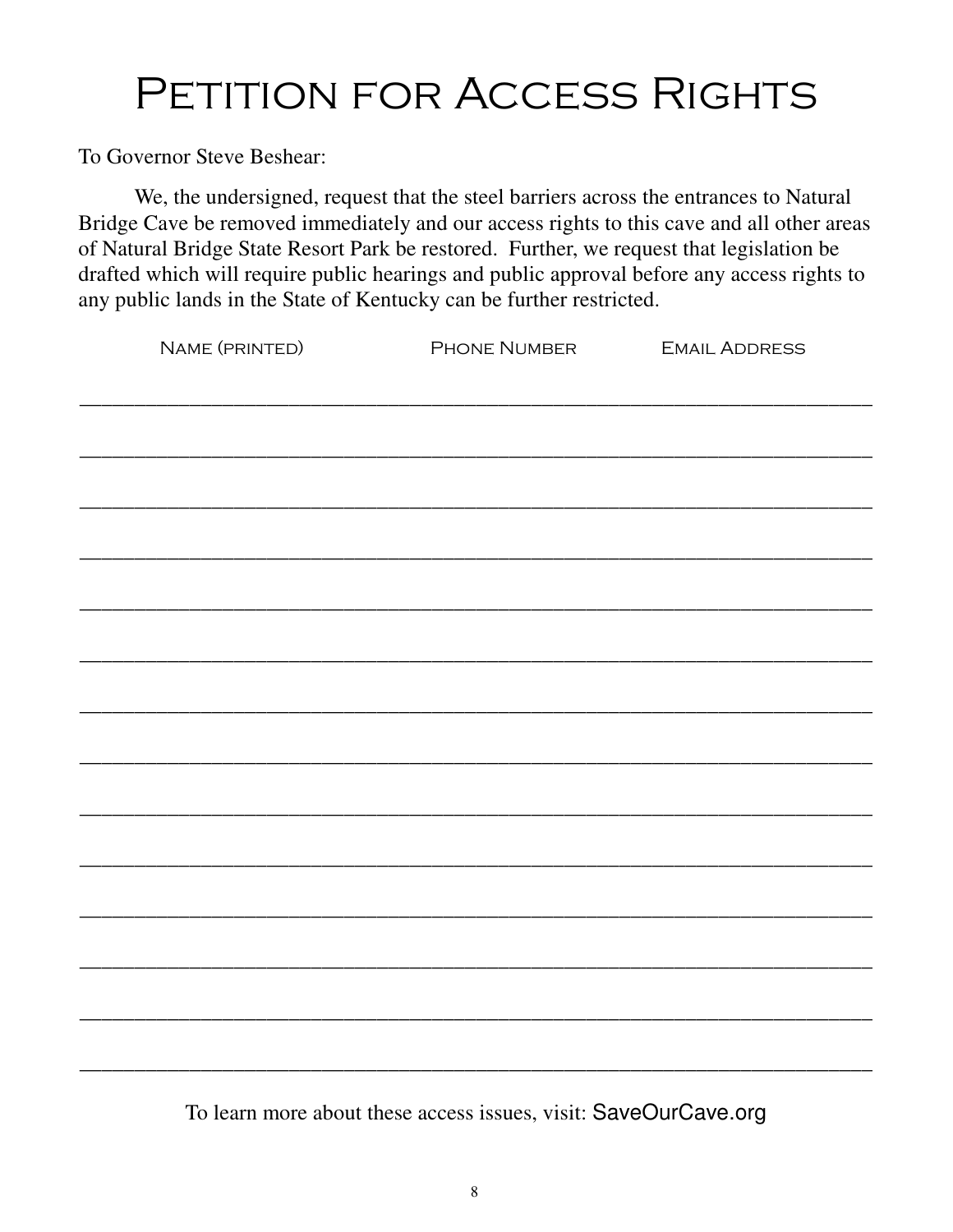To Governor Steve Beshear:

 We, the undersigned, request that the steel barriers across the entrances to Natural Bridge Cave be removed immediately and our access rights to this cave and all other areas of Natural Bridge State Resort Park be restored. Further, we request that legislation be drafted which will require public hearings and public approval before any access rights to any public lands in the State of Kentucky can be further restricted.

| NAME (PRINTED) | PHONE NUMBER EMAIL ADDRESS |  |
|----------------|----------------------------|--|
|                |                            |  |
|                |                            |  |
|                |                            |  |
|                |                            |  |
|                |                            |  |
|                |                            |  |
|                |                            |  |
|                |                            |  |
|                |                            |  |
|                |                            |  |
|                |                            |  |
|                |                            |  |
|                |                            |  |
|                |                            |  |
|                |                            |  |